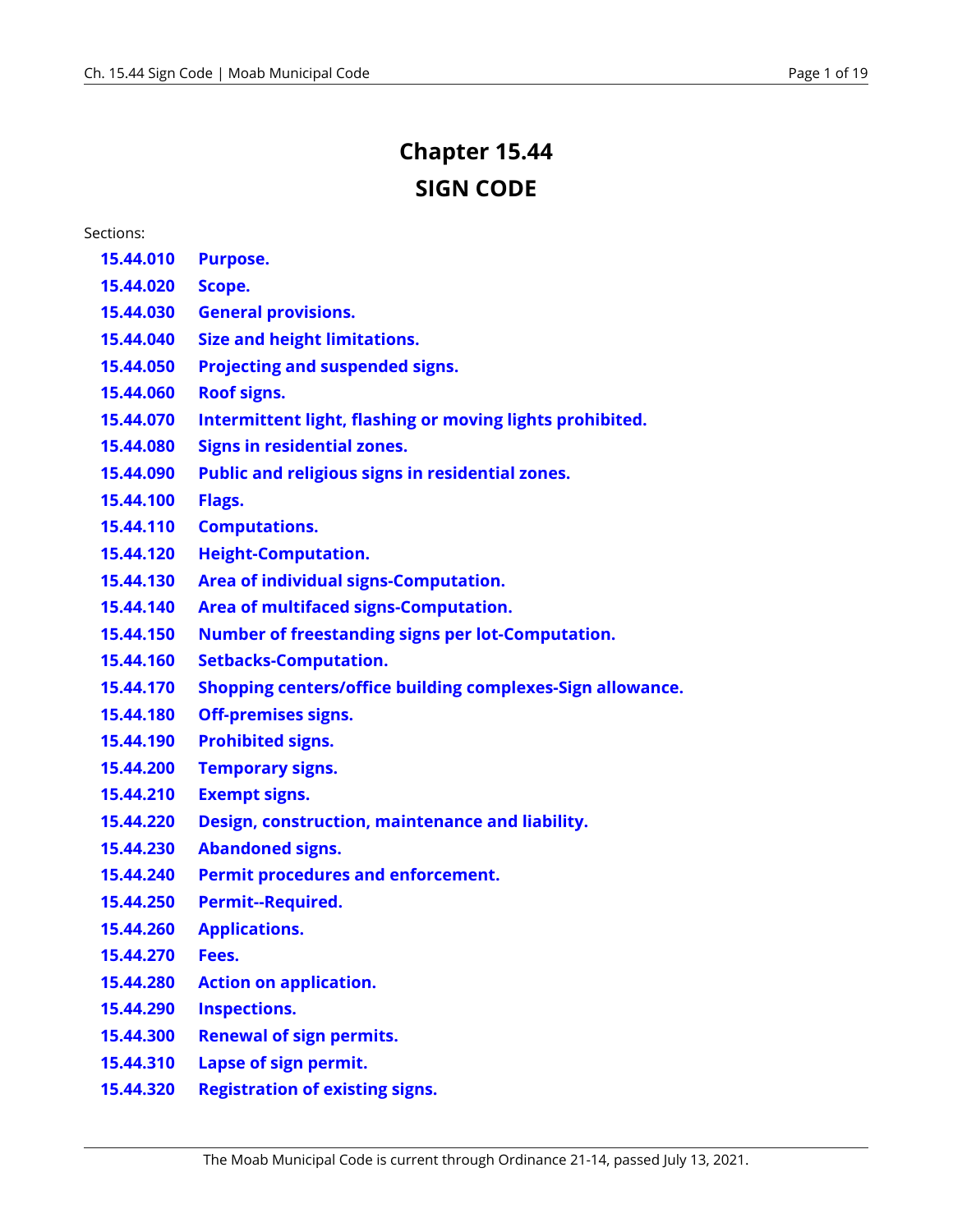- **15.44.330 [Nonconforming sign.](#page-12-1)**
- **15.44.340 [Violations.](#page-12-2)**
- **15.44.350 [Notice, enforcement and penalties.](#page-12-3)**
- **15.44.360 [Unsafe, illegal and nonmaintained signs.](#page-13-0)**
- **15.44.370 [Removal of signs.](#page-13-1)**
- **15.44.380 [Right of appeal/variance.](#page-14-0)**
- **15.44.390 [Definitions.](#page-15-0)**

#### <span id="page-1-0"></span>**15.44.010 Purpose.**

A. Signs are an important issue for the City, its business owners and local residents. When abused, signs can create a visual blight which detracts from the quality of the environment and the experience of visitors to Moab. When signs are unduly restricted, however, it may create a hardship for merchants who rely on effective signage to identify their establishments and thus be successful in their business venture. All signs and lighting impact the economics, aesthetic value and character of a community. It is thus in the City's best interest to adopt a sign code which protects the public health, safety and welfare of its citizens and business community. It is the intent of the City to create an atmosphere of partnership with the business community in order to achieve economic stability of Moab while at the same time protecting residential areas and resources that draw visitors to Moab.

- B. It is the purpose of the sign ordinance to:
	- 1. Promote traffic and pedestrian safety;
	- 2. Reduce visual clutter;
	- 3. Increase the readability and effectiveness of signs;
	- 4. Encourage individuality and creativity;
	- 5. Promote city beautification;
	- 6. Encourage fair business representation through signage; and
	- 7. Enable the fair and consistent enforcement of these sign provisions. (Ord. 00-03 (part), 2000: Ord. 92-02 § 1, 1992)

#### <span id="page-1-1"></span>**15.44.020 Scope.**

This chapter shall govern and control the erection, remodeling, enlarging, moving, alteration, operation and maintenance of all signs within all zones. It also provides penalties for violations of this code. Nothing contained in this chapter shall be deemed a waiver or variance of the provisions of any other articles or sections in this code applicable to signs. Signs located in areas governed by several sections of this code shall comply with all such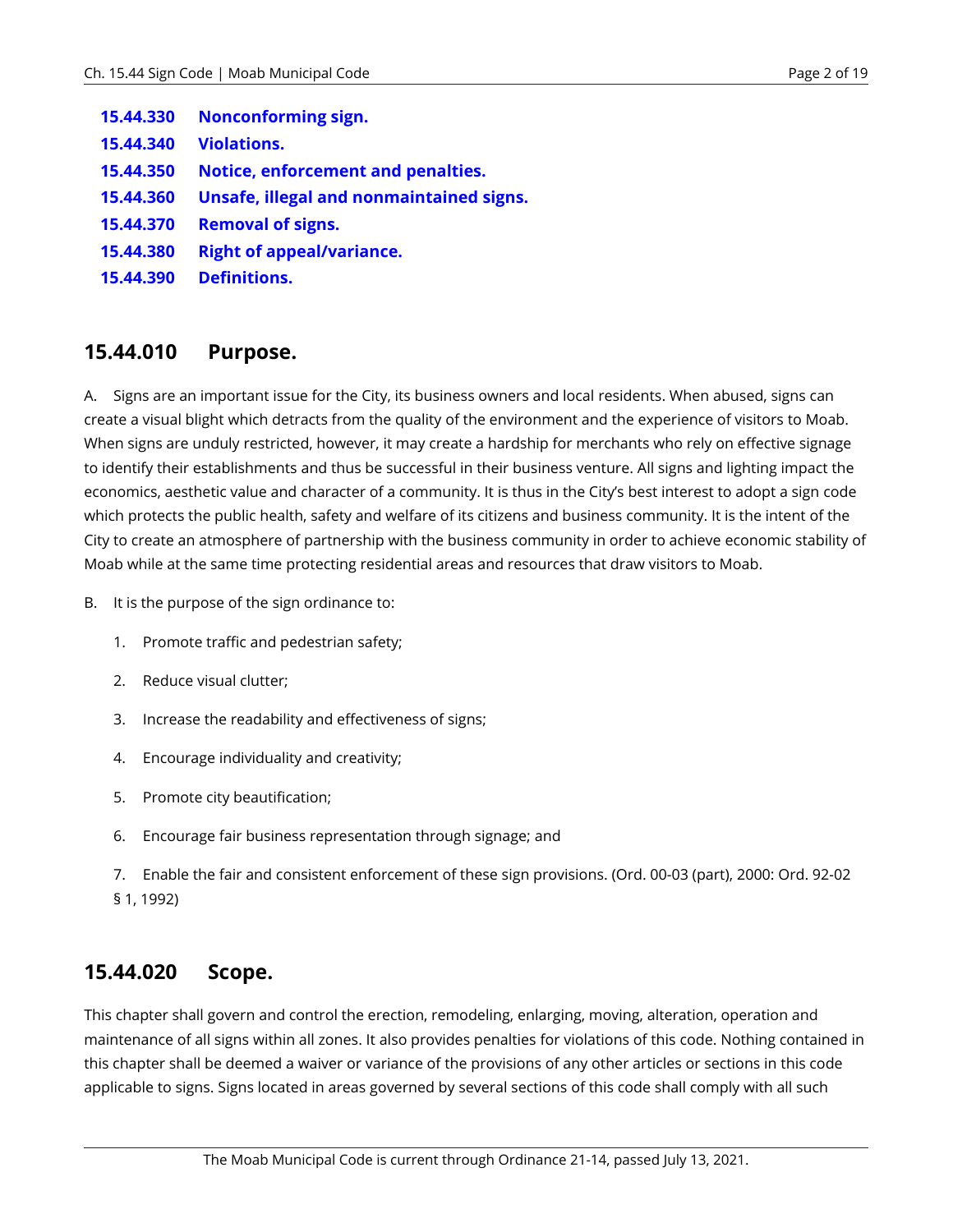sections. In the case of contradicting requirements or provisions, the more restrictive shall apply. (Ord. 00-03 (part), 2000: Ord. 92-02 § 2, 1992)

#### <span id="page-2-0"></span>**15.44.030 General provisions.**

A sign permit shall be required for the placement, construction, and/or alterations of all signs, unless a sign qualifies as an exempt sign or an identified temporary sign. The provisions in Sections [15.44.040](#page-2-1) through [15.44.100](#page-4-1) are required before a permit shall be granted. (Ord. 00-03 (part), 2000: Ord. 92-02 § 3, 1992)

#### <span id="page-2-1"></span>**15.44.040 Size and height limitations.**

A. *On Highway.* 

1. *Height Limitations.* There shall be a twenty-eight-foot height limitation for all signs that front on a highway (includes freestanding, wall and roof signs).

- 2. *Size Limitations.* The size limitations for signs fronting a highway are as follows:
	- a. Two hundred fifty-six square feet maximum square footage per lot;
	- b. One hundred sixty square feet per individual sign face;

c. Formula for maximum square footage is two square feet for each linear foot of frontage along a public right-of-way;

d. The total square footage on a lot with two tenants must be divided between the tenants with proportions decided by the tenants and/or landlord(s).

#### B. *Off Highway.*

1. *Height Limitations.* There shall be a twenty-foot height limitation for all signs that front off of a highway (includes freestanding, wall and roof signs).

2. *Size Limitations.* The size limitations for signs that do not front a highway are as follows:

a. One hundred sixty square feet maximum square footage per lot;

b. Formula for maximum square footage is one square foot for each linear foot of frontage along a public right-of-way;

c. The total square footage on a lot with two tenants must be divided between the tenants with proportions decided by the tenants and/or landlord(s). (Ord. 00-03 (part), 2000: Ord. 92-02 § 3.01--3.04, 1992)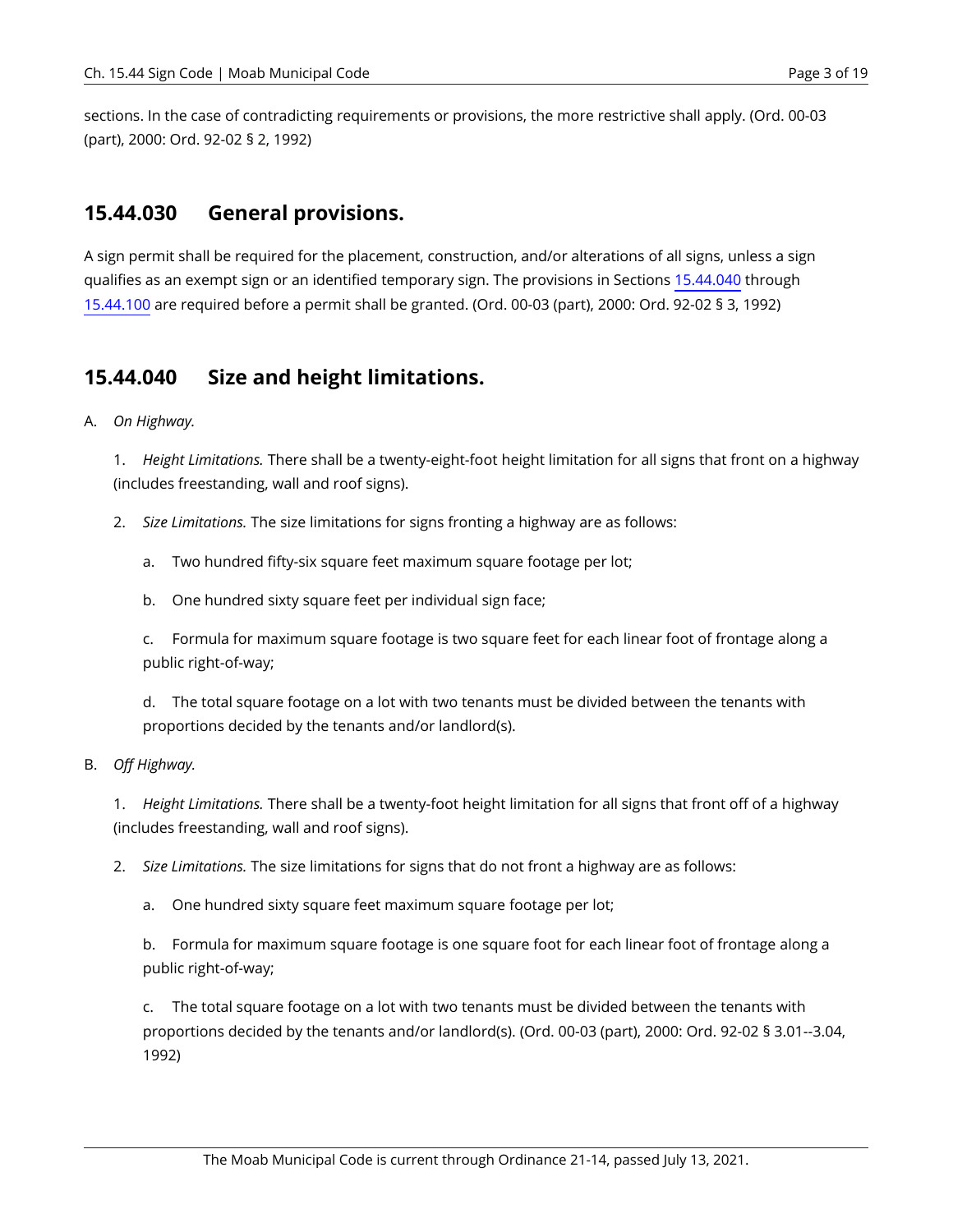#### <span id="page-3-0"></span>**15.44.050 Projecting and suspended signs.**

A. Projecting and suspended signs shall have a height limit maximum of twenty-eight feet or the height of the wall of the building, whichever is lower.

B. They shall have an eight-foot minimum vertical clearance above sidewalks, walking areas, or rights-of-way and thirty-six square feet maximum size per sign face.

C. Owners of projecting signs that project over public rights-of-way must furnish proof of liability insurance for such signs before being issued a permit. (Ord. 00-03 (part), 2000: Ord. 92-02 § 3.05, 1992)

# <span id="page-3-1"></span>**15.44.060 Roof signs.**

A. No roof sign shall exceed four feet above the wall line or top of the exterior wall; however, if the peak of the roof is over four feet above the wall line, roof signs cannot exceed the height of the peak.

B. All roof signs must adhere to a twenty-eight-foot overall height limitation. (Ord. 00-03 (part), 2000: Ord. 92-02 § 3.06, 1992)

# <span id="page-3-2"></span>**15.44.070 Intermittent light, flashing or moving lights prohibited.**

A. Lighted signs that flash, blink, create the appearance of movement, have moving light elements, or which otherwise change brightness, color, or lighting intensity, including intermittent display, lampbanks that change electronically, including time and temperature signs, are strictly prohibited. Christmas lights that are displayed during the month of December are exempt from this provision. All lighted signs shall additionally comply with Section [17.09.465.](https://moab.municipal.codes/Code/17.09.465)

B. Electronic variable message signs (EVMS) are prohibited.

C. Real time video projected on outdoor display screens, outdoor video projection screens, and outdoor LED screens or outdoor display screens of any type are prohibited for use as signs, including in windows.

D. Lighted signs on property near a residential area shall be subdued and shall not be allowed to penetrate beyond the property in such a manner as to annoy or interfere with nearby residential properties. (Ord. 19-03 Att. 1 (part), 2019: Ord. 14-10 (part), 2014; Ord. 00-03 (part), 2000: Ord. 92-02 §§ 3.07, 3.08, 1992)

#### <span id="page-3-3"></span>**15.44.080 Signs in residential zones.**

A. No advertising signs of any kind shall be allowed in any residential zone, except signs pertaining to the sale or lease of residential property, name plates, institutional signs, or signs indicating the existence of an office of a professional person, a home occupation, guest apartment and/or bed and breakfast establishment.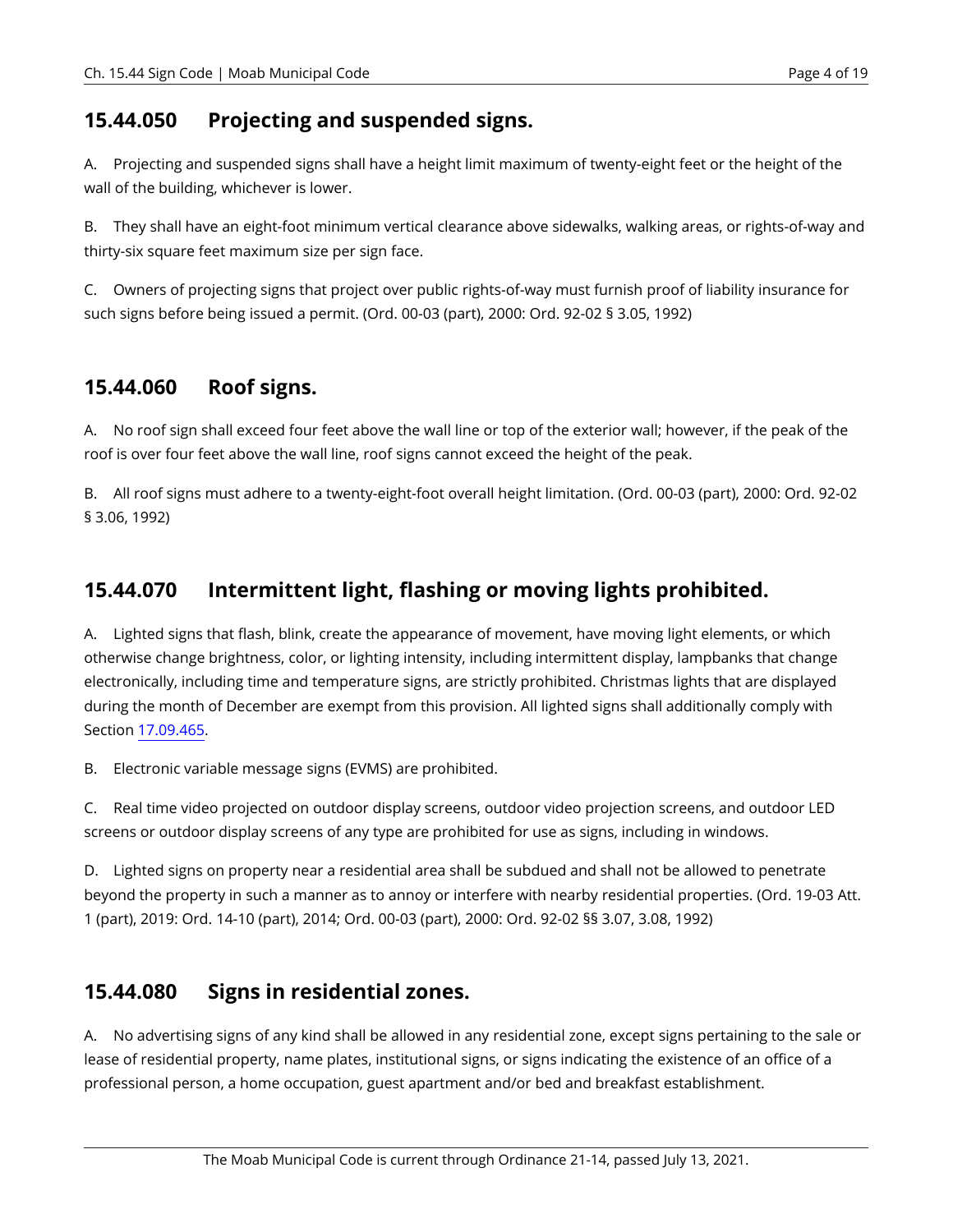B. Lighted signs in residential zones must be indirect and no more than twenty-five watts total.

C. Residential signs, except for apartments and public and religious institutional signs, shall not exceed four square feet.

D. Apartments and guest apartments may be allowed up to sixteen square feet of signage if they have more than four units; four-plexes, tri-plexes and two-household dwellings may be allowed up to eight square feet of signage. (See Sections [15.44.200](#page-6-3) and [15.44.210](#page-8-0) for exceptions to the four square feet rule).

E. Political signs in residential zones may not exceed four square feet and are subject to all other restrictions as listed in Section [15.44.200\(E\)](#page-7-0).

F. Freestanding signs in residential zones may not exceed five feet in height measured from grade. (Ord. 19-13 § 21 (part), 2019; Ord. 00-03 (part), 2000: Ord. 92-02 § 3.09, 1992)

# <span id="page-4-0"></span>**15.44.090 Public and religious signs in residential zones.**

A. Public, public educational or religious institutional signs shall be located entirely upon the premises of that institution, shall not exceed an area of fifty square feet per frontage and shall comply with Section [17.09.465](https://moab.municipal.codes/Code/17.09.465).

B. If mounted on a building, these signs shall be flat wall signs and shall not project above the roof line; if ground mounted, the top shall be no more than five feet above ground level.

C. Nonprofit, charitable and private institutional signs in residential zones shall not exceed four square feet. (Ord. 19-03 Att. 1 (part), 2019; Ord. 00-03 (part), 2000: Ord. 92-02 § 3.10, 1992)

# <span id="page-4-1"></span>**15.44.100 Flags.**

Flags other than government flags, i.e., country and state, shall be added towards the maximum allowable signage. Flag poles that display government flags shall not exceed thirty-five feet in height in commercial zones. (Ord. 00-03 (part), 2000: Ord. 92-02 § 3.11, 1992)

# <span id="page-4-2"></span>**15.44.110 Computations.**

The following principles set out in Sections [15.44.120](#page-4-3) through [15.44.180](#page-6-1) shall control the computation of signs. (Ord. 00-03 (part), 2000: Ord. 92-02 § 4, 1992)

# <span id="page-4-3"></span>**15.44.120 Height-Computation.**

The height of a sign shall be computed as the distance from the highest attached component or the sign to the nearest sidewalk, curb, or street crown, whichever is highest. (Ord. 00-03 (part), 2000: Ord. 92-02 § 4.01, 1992)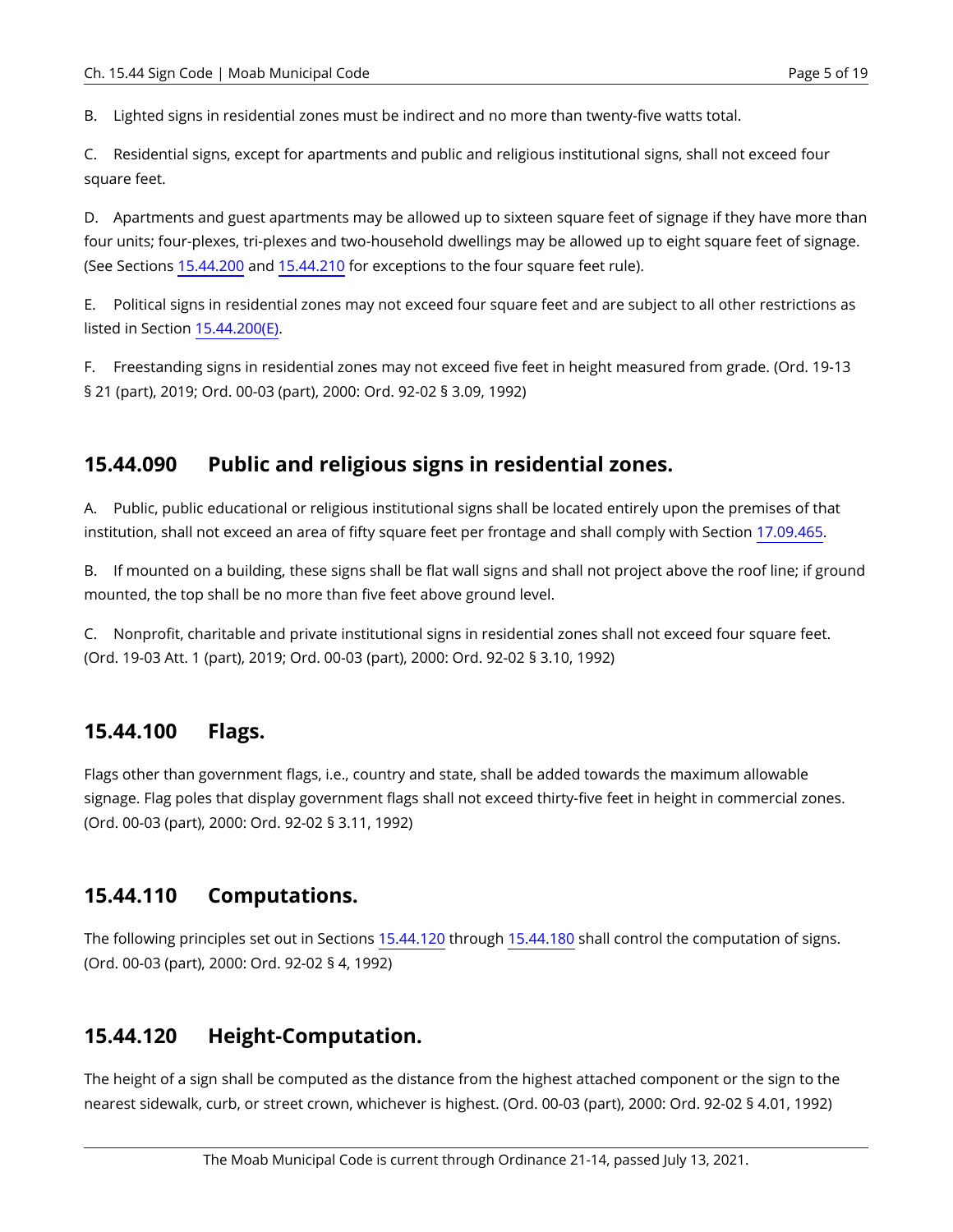### <span id="page-5-0"></span>**15.44.130 Area of individual signs-Computation.**

The area of a sign face (which is also the sign area of a wall sign or other sign with only one face) shall be computed by means of the smallest square, circle, rectangle, triangle, or combination thereof that will encompass the extreme limits of the writing, representation, emblem, or other display, together with any material or color forming an integral part of the background of the display or used to differentiate the sign from the backdrop or structure against which it is placed, but not including any supporting framework, bracing, or decorative fence or wall when such fence or wall otherwise meets zoning ordinance regulations and is clearly incidental to the display itself. (Ord. 00-03 (part), 2000: Ord. 92-02 § 4.02, 1992)

# <span id="page-5-1"></span>**15.44.140 Area of multifaced signs-Computation.**

The sign area for a sign with more than one face shall be computed by adding together the area of all sign faces visible from any one point. When two identical sign faces are placed back-to-back, so that both faces cannot be viewed from any point at the same time, and when such sign faces are part of the same sign structure and are not more than forty-two inches apart, the sign area shall be computed by the measurement of one of the faces. (Ord. 00-03 (part), 2000: Ord. 92-02 § 4.03, 1992)

# <span id="page-5-2"></span>**15.44.150 Number of freestanding signs per lot-Computation.**

A. *Primary Frontage.* One freestanding sign per lot; one additional freestanding sign is permitted if property has more than two hundred feet of frontage (for exceptions, see Section [15.44.170\)](#page-6-0). Two freestanding signs on one property must be separated by one hundred feet and the second sign shall not be higher than fifty percent of the allowed height.

B. *Secondary Frontage.* One freestanding sign is allowed on each additional frontage and shall not be higher than fifty percent of the allowed height. Two freestanding signs on one property must be separated by one hundred feet, and the second sign shall not be higher than the fifty percent of the allowed height. (Ord. 00-03 (part), 2000: Ord. 92-02 § 4.04, 1992)

# <span id="page-5-3"></span>**15.44.160 Setbacks-Computation.**

Signs may not block traffic visibility.

If a sign is located at an intersection, the following rules apply:

A. Signs located within a twenty-five-foot triangle (measured twenty-five feet from the street corner both ways) must be under two and one-half feet tall, or should have over eight feet of clearance to the bottom of the sign. This triangle shall be maintained in an open manner so as to provide proper clear view area.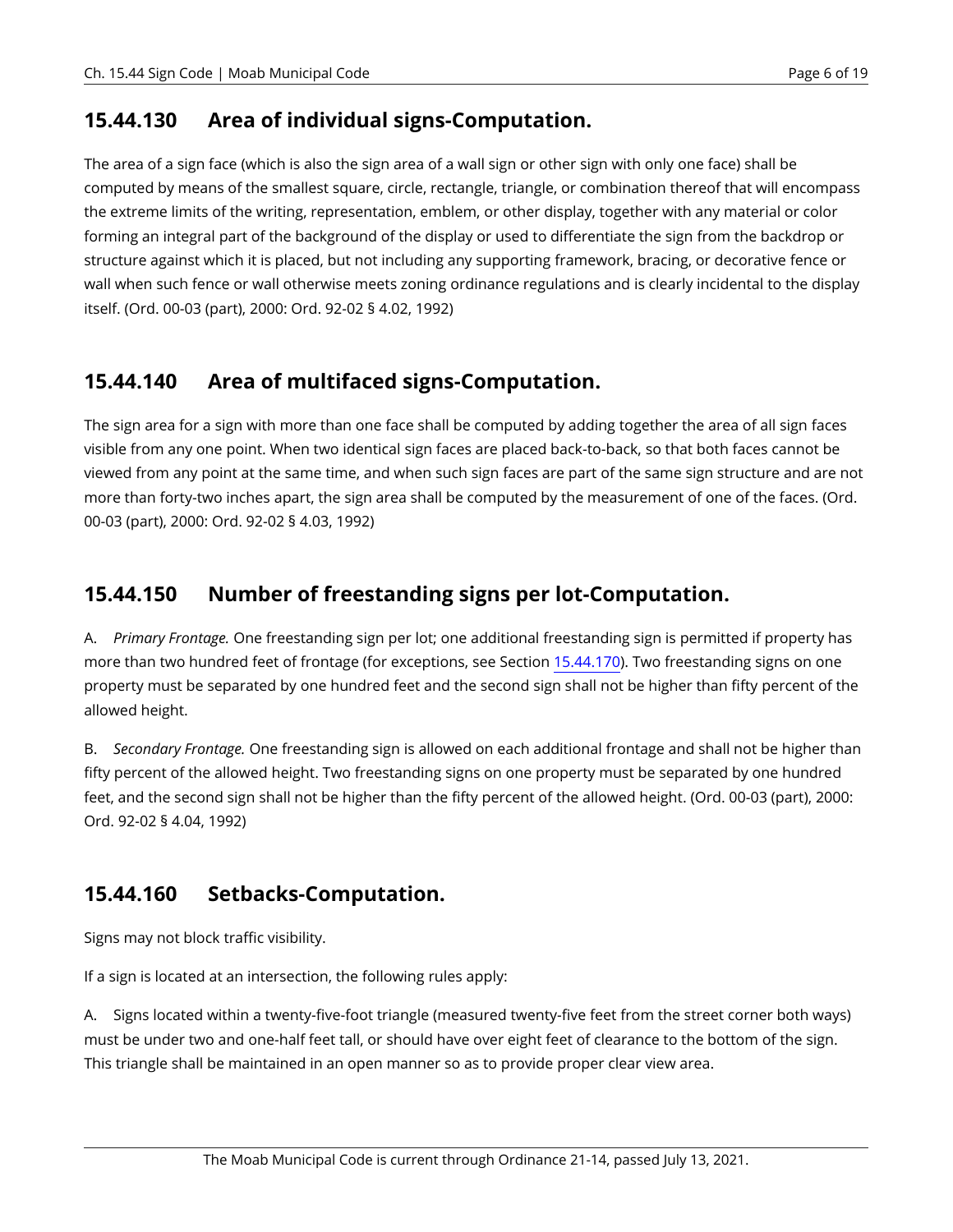B. All advertising signs shall be set back from public streets a distance at least equal to the distance that buildings are required to be set back within the zone in which the signs are located. Signs in C-4 zones have a twenty-five-foot setback with the exception of monument signs, which shall be set back at least two feet from the City right-of-way. (Ord. 00-03 (part), 2000: Ord. 92-02 § 4.05, 1992)

### <span id="page-6-0"></span>**15.44.170 Shopping centers/office building complexes-Sign allowance.**

Only one freestanding sign is allowed for shopping centers and office building complexes which lease to three or more businesses on one lot of record. The group freestanding sign identifying the shopping center/office building complexes and its businesses may use all sign area allowed for that lot. In addition, individual businesses may have one square foot of signage for each front line of building up to a maximum of one hundred twenty-eight square feet per business to identify their building. (Ord. 00-03 (part), 2000: Ord. 92-02 § 4.06, 1992)

#### <span id="page-6-1"></span>**15.44.180 Off-premises signs.**

Off-premises signs shall be regulated the same as on-premises signs. The total allowable square footage of signage per lot for both off-premises and on-premises signs is determined according to the total linear street frontage of the lot upon which the sign is located. (Ord. 00-03 (part), 2000: Ord. 92-02 § 4.07, 1992)

# <span id="page-6-2"></span>**15.44.190 Prohibited signs.**

Signs which are erected after the adoption of this code and do not comply with the provisions of this chapter are prohibited. Other prohibited signs include the following:

A. *Parked Vehicle Signs.* Parked vehicles with a sign painted or placed on them and parked for the expressed intent of directing attention to a business are prohibited. This provision does not include vehicles used regularly in the course of conducting daily business activities.

B. *Signs On Public Rights-of-Way.* No private sign shall be placed on public rights-of-way.

C. *Signs Attached to Public Property.* No private sign shall be attached to public property or public utility poles.

D. Signs are not permitted on benches or other public service fixtures except bicycle racks. Signs on bicycle racks may not exceed one square foot in size. (Ord. 00-03 (part), 2000: Ord. 92-02 § 5-5.03, 1992)

# <span id="page-6-3"></span>**15.44.200 Temporary signs.**

A. *General Provisions.* 

1. Temporary signs shall be figured in the total square footage allowed per lot.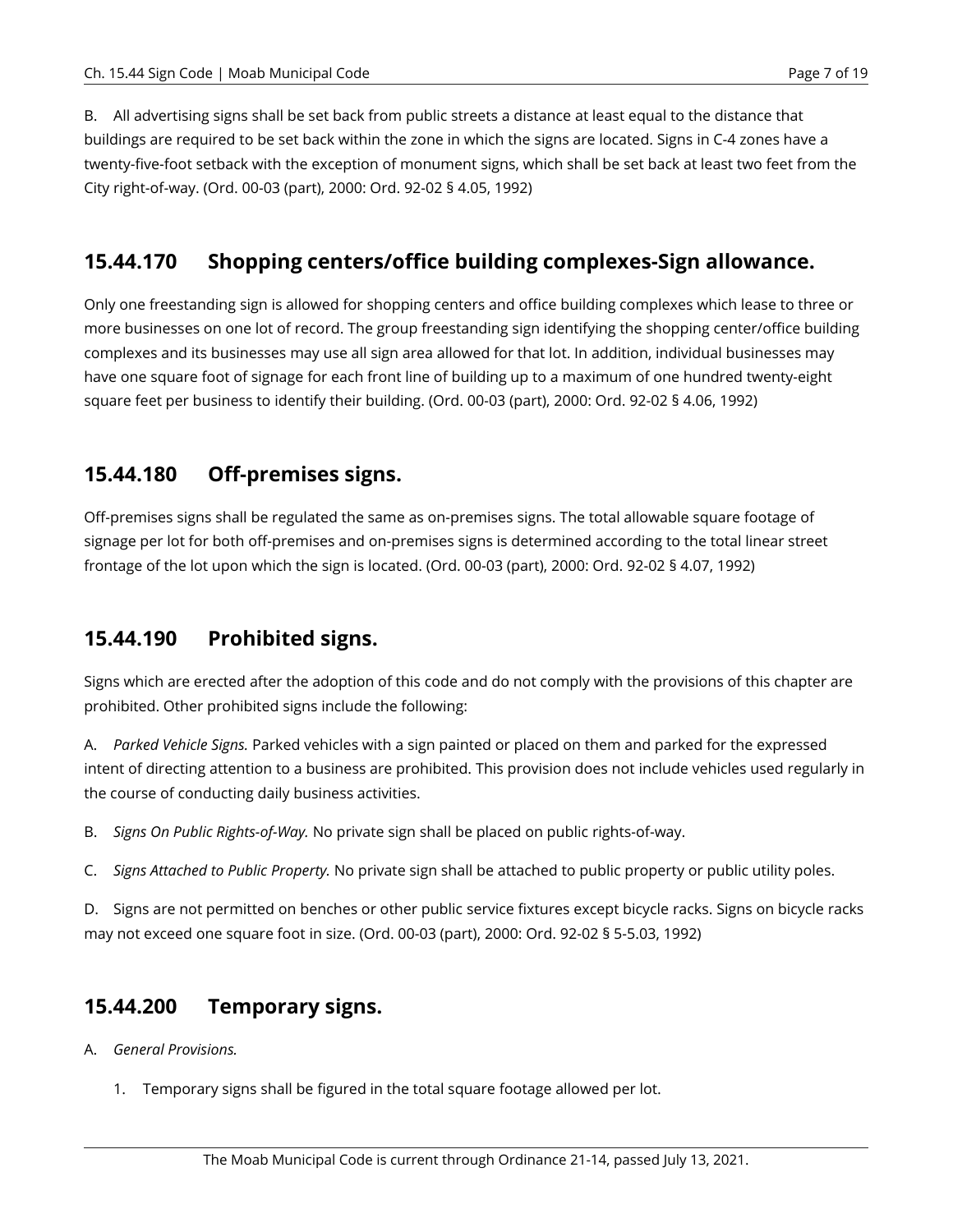- 2. Sign owners must, designate areas where temporary signs will be displayed.
- 3. Temporary signs displayed outside of designated areas require a permit.
- 4. Temporary signs must be maintained and in good condition while being displayed.
- 5. Signs less than six square feet in size and associated with an event do not require a permit.

B. *Mobile Changeable Copy Signs.* Mobile changeable copy signs shall not exceed thirty-two square feet and shall not be displayed for more than thirty consecutive days.

C. *Balloon Signs.* Balloon signs are allowed to be displayed for up to thirty days per lot per year.

D. *Construction Signs.* 

1. No more than one construction sign identifying a project to be built and the project participants shall be allowed per lot.

2. Construction signs in residential zones shall not exceed six square feet in area and five feet in height. In commercial zones the sign area shall not exceed fifty square feet and shall not exceed eight feet in height.

3. Construction signs must not exceed the time period of construction and/or the day the business opens, whichever comes first, and shall be counted into the square footage of the total footage allowed for the lot.

- 4. An additional thirty-two square feet is allowed in commercial zones for artist renditions of the project.
- 5. Proposed development signs may be allowed for ninety days prior to ground breaking.
- <span id="page-7-0"></span>E. *Political Campaign Signs.*

1. Political campaign signs require a permit (the fee for which is specified in the Master Fee Schedule, Chapter [3.50](https://moab.municipal.codes/Code/3.50)), shall pertain to a specific election and shall be displayed not earlier than forty-five calendar days prior to that election.

2. Political campaign signs shall not be located closer than one hundred fifty feet to any designated polling place.

3. Political campaign signs shall not exceed thirty-two square feet in commercial zones and four square feet in residential zones.

4. Political campaign signs shall be removed within one day after the election day. The candidate or persons responsible for the placement of a political campaign sign shall be responsible for its removal.

F. *Real Estate Signs.* 

1. In residential zones, real estate signs shall not exceed six square feet and shall not exceed five feet in height.

2. In commercial zones, real estate signs shall not exceed thirty-two square feet.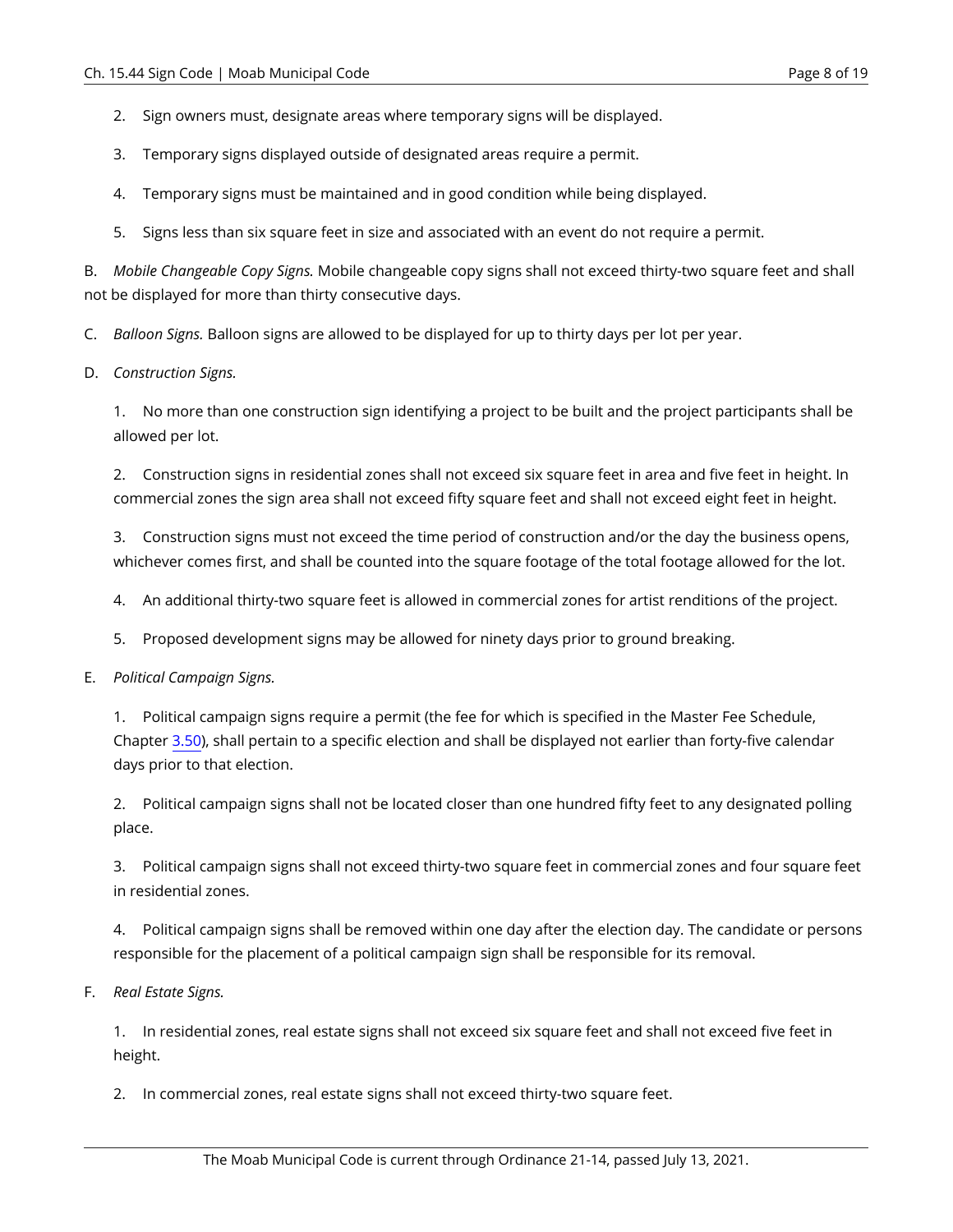3. Real estate signs must be placed on the premises of the property being sold.

4. Only one real estate sign per street frontage, per real estate company is allowed. (Ord. 19-29 (part), 2019; Ord. 00-03 (part), 2000: Ord. 92-02 § 6-6.05, 1992)

#### <span id="page-8-0"></span>**15.44.210 Exempt signs.**

Sign permits are not required for the following signs unless the limitations and requirements of this section cannot be met. In such cases a sign permit is required.

A. *Public Signs.* Signs era noncommercial nature, erected by, or on the order of, a public officer in the performance of his duty, such as, but not limited to safety signs, danger signs, trespassing signs, traffic signs, memorial plaques, signs of historical interest, informational signs and the like.

B. *Integral Signs.* Names of buildings, dates of erection, monumental citations, commemorative tablets and the like when carved into stone, concrete or similar material or made of metal or other permanent-type construction and made an integral part of the structure.

C. *Private Traffic Direction Signs.* Signs directing traffic movement into a premises or within a premises not exceeding two square feet in area for each sign. Horizontal directional signs on paved areas and flush with paved areas are exempt from these standards. Only one exempt directional sign is allowed per frontage, per lot.

D. *Service Sign.* A sign that is incidental to a use lawfully occupying the property upon which the sign is located, and which sign is necessary to provide information to the public, such as direction to parking lots, location of restrooms, entrance and exits, etc. These signs shall not exceed two square feet in size.

E. *Name Plates.* A nameplate shall contain only the name and address of a resident.

F. *Temporary Decorations.* Temporary decorations or displays clearly incidental and associated with national or local holiday celebrations for a period not to exceed ninety days per year, per lot.

G. *Nonbusiness Temporary Signs.* Temporary signs not associated with businesses may be displayed not more than thirty days per year or exceed six square feet in size. Examples include garage sale signs, puppies-for-sale signs, agricultural produce sales, etc.

H. *Rear Entrance Signs.* Rear entrance signs, when associated with pedestrian walk-through buildings. These signs shall not exceed sixteen square feet in area and shall be flush-mounted, identifying only the name of the establishment and containing directional information.

I. *Menu Signs.* Menu signs at drive-in restaurants which are not readable from the nearest public right-of-way; and signs not visible beyond the boundaries of the lot or parcel upon which they are located or from any public right-of-way.

J. *Private Warning or Instructional Signs.* Private warning or instructional signs such as "No Soliciting," "No Trespassing," "Beware of Dog," or other similar types of signs not exceeding two square feet per sign.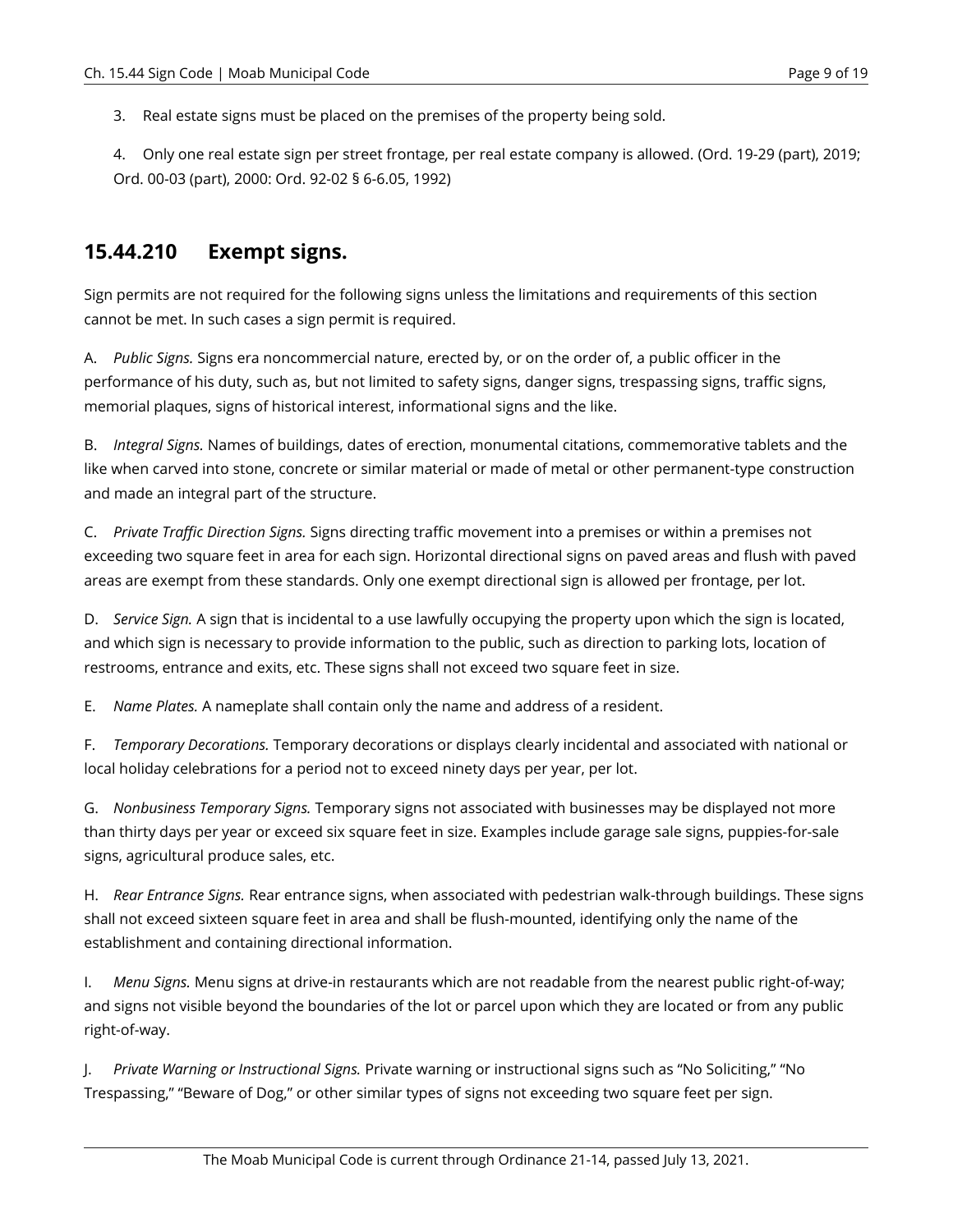K. *Murals.* Murals must be painted or attached to the walls of buildings and are exempt from this chapter except for the lettering and logo portion of the mural.

L. *Pennants, Window Dressings and Window Banners.* Pennants, window dressings and window banners are exempt from the provisions of this chapter. (Ord. 00-03 (part), 2000: Ord. 92-02 § 7-7.12, 1992)

### <span id="page-9-0"></span>**15.44.220 Design, construction, maintenance and liability.**

A. All signs shall be designed, constructed, and maintained to comply with applicable provisions of the Uniform Building Code, electrical code and all other codes of the City.

B. All signs shall be maintained and in good structural condition.

C. Sign owners are liable for their signs.

D. The City, the official and other agents of the City shall in no way be liable for damages caused by signs. (Ord. 00-03 (part), 2000: Ord. 92-02 § 8, 1992)

#### <span id="page-9-1"></span>**15.44.230 Abandoned signs.**

A sign which meets the following criteria shall be considered an abandoned sign:

A. A sign which identifies an establishment, service(s), goods, or product(s) which are no longer provided on the premises where the sign is located. A sign which remains in such condition for a period of one month and which sign is otherwise conforming, shall have its copy vacated within thirty days from when the stated circumstances commenced. If the copy remains vacant for a period of six months or more from the date the stated circumstances commenced, the sign structure shall be removed by the sign owner. Removal shall be within five working days following the expiration of the six-month period.

B. A sign which identifies a time, event or purpose which has passed or no longer applies. Such sign shall be removed by the sign owner within three working days from time the event or purpose has passed or no longer applies.

C. An off-premises advertising sign which is vacant of copy or which advertises an establishment, service(s), goods or product(s) which no longer exist. Such sign which remains in the defined condition for a period of one month, shall be removed by the sign owner within five working days of the end of the one-month period.

D. When building mounted and painted wall signs or murals are removed, the face of the structure shall be treated to conform to surrounding building conditions. Such removal shall not leave any evidence of the sign's existence. (Ord. 00-03 (part), 2000: Ord. 92-02 § 9, 1992)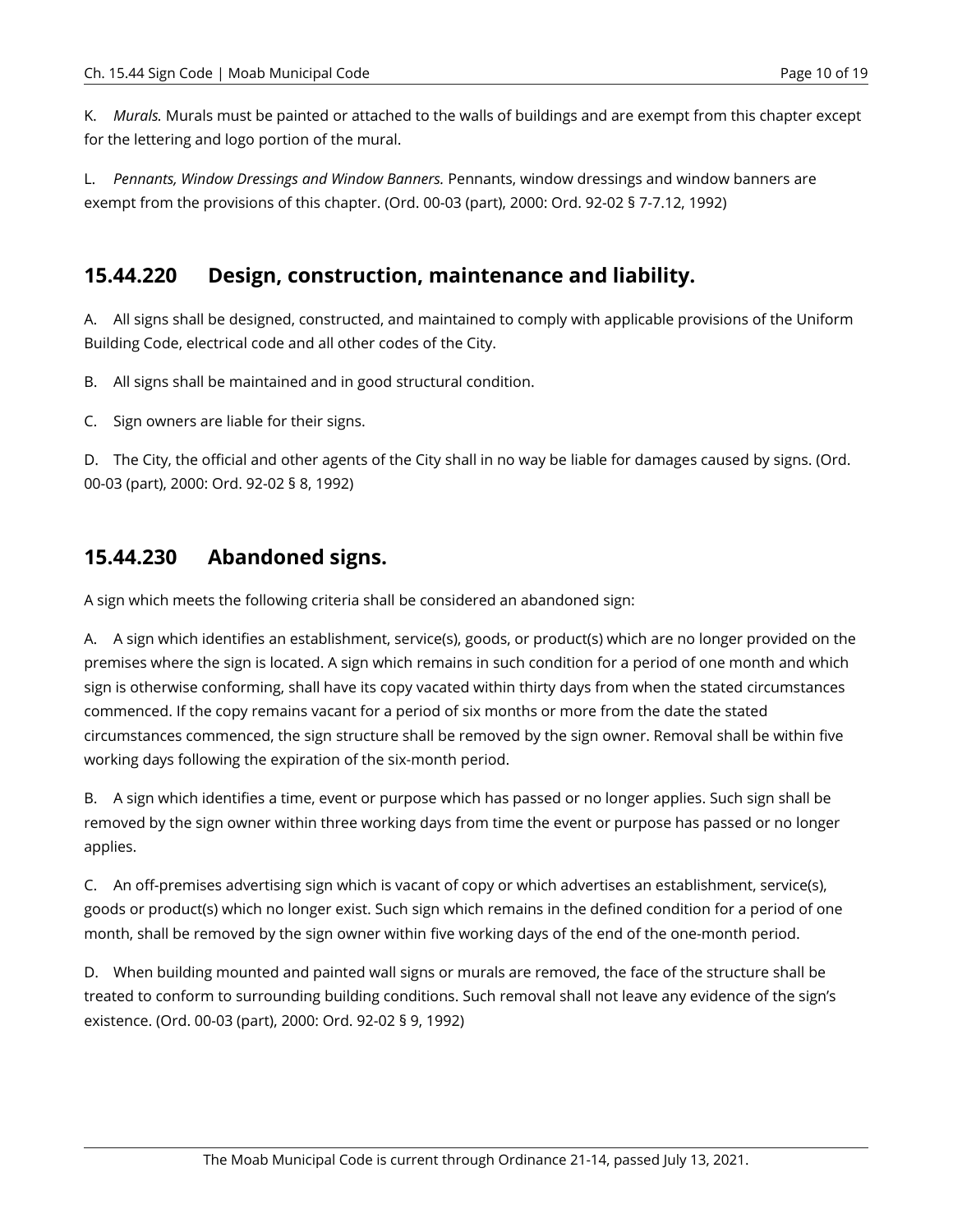#### <span id="page-10-0"></span>**15.44.240 Permit procedures and enforcement.**

The following procedures set out in Sections [15.44.250](#page-10-1) through [15.44.330](#page-12-1) are required to obtain a sign permit in the City. (Ord. 00-03 (part), 2000: Ord. 92-02 § 10, 1992)

#### <span id="page-10-1"></span>**15.44.250 Permit--Required.**

If a sign requiring a permit under the provisions of this chapter is to be placed, constructed, erected or altered on a lot, the sign owner shall secure a sign permit from the official prior to the construction, placement, erection or alteration of such a sign. (Ord. 00-03 (part), 2000: Ord. 92-02 § 10.01, 1992)

# <span id="page-10-2"></span>**15.44.260 Applications.**

A. All applications for sign permits of any kind and for approval shall be submitted to the official.

B. One application and permit may include multiple signs on the same lot.

C. An application for construction, creation, or installation of a new sign or for the structural alteration of an existing sign shall be accompanied by detailed drawings to scale of all existing and proposed signs on a lot and must show:

- 1. The height of all signs on a lot;
- 2. The square footage of all individual signs on a lot;
- 3. The total combined square footage of all signs on a lot;

4. A site plan indicating length of street frontage, location of buildings, parking lots, driveways, landscaped areas and all existing and proposed signs on the site--includes wall signs, projecting signs, suspended signs, roof signs, freestanding signs, window signs, murals, flags, etc.;

5. The overall dimensions, design, structure, materials, proposed copy and illumination specifications of all signs requiring a permit on a lot; and

6. Photograph(s) of the lot. (Ord. 00-03 (part), 2000: Ord. 92-02 § 10.02, 1992)

#### <span id="page-10-3"></span>**15.44.270 Fees.**

A. Each application for a sign permit shall be accompanied by the applicable fee, which shall be established by resolution by the City Council. (Ord. 06-11 (part), 2006; Ord. 00-03 (part), 2000: Ord. 92-02 § 10.03, 1992)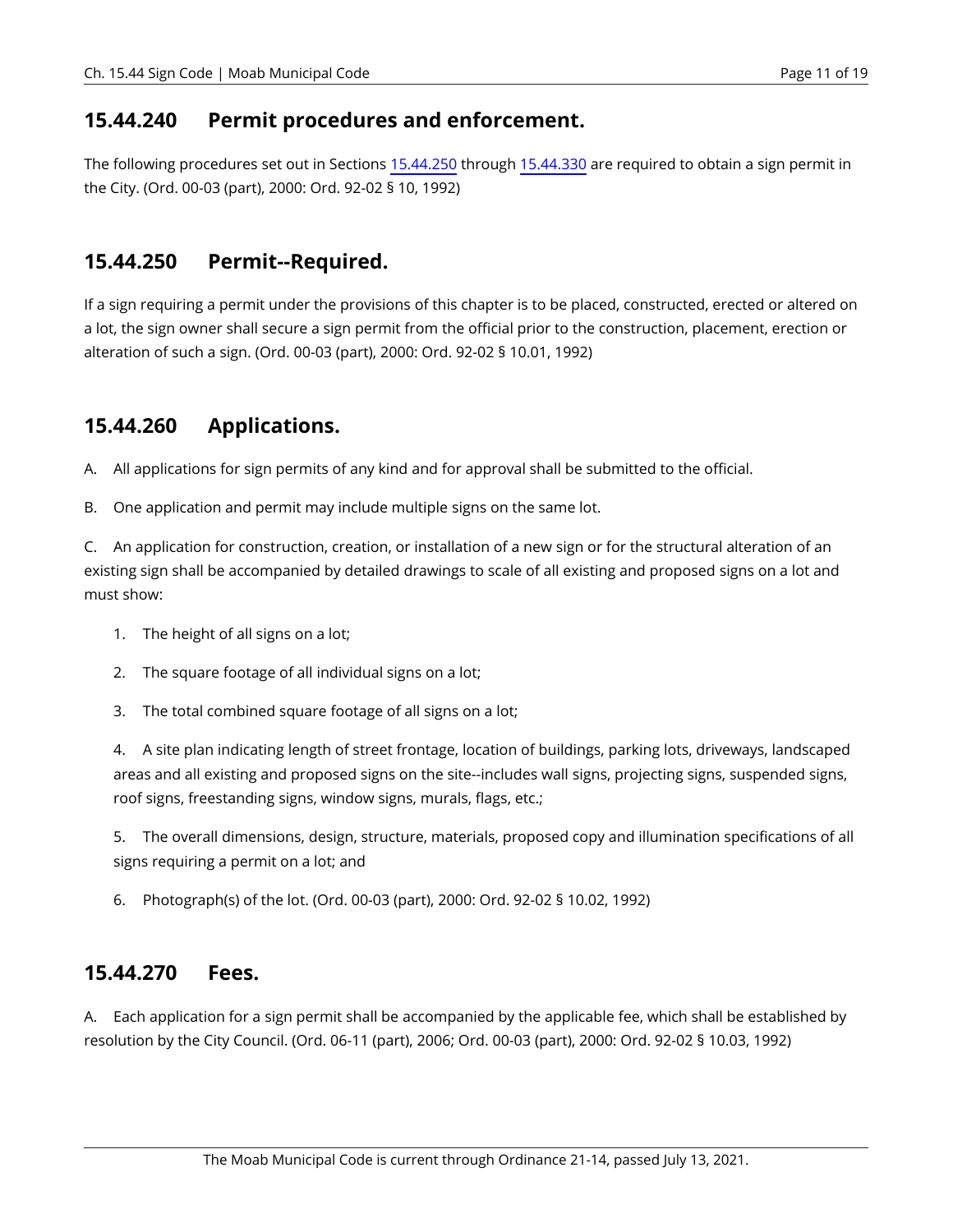#### <span id="page-11-0"></span>**15.44.280 Action on application.**

Within five days of the date of submittal of an application the official shall review it for completeness and compliance. If the applicant complies to all the sign ordinance regulations, the official shall issue a permit to erect or alter such sign according to specifications in the application within fifteen days upon receipt of a completed application. If the official finds the application incomplete, the official shall send to the applicant a written notice of the application's deficiencies, with appropriate corrections or references to the applicable section of this chapter. (Ord. 00-03 (part), 2000: Ord. 92-02 § 10.04, 1992)

# <span id="page-11-1"></span>**15.44.290 Inspections.**

The official shall cause an inspection for each permit issued for the erection of new signs and the structural alteration of existing signs. If the signs do not comply, the official shall issue the applicant written notice of the deficiencies and shall allow thirty days from the date of notice for the deficiencies to be corrected. If the deficiencies are not corrected by such date, the permit shall lapse. If sign(s) comply upon final inspection, the official shall sign a final inspection notice and the permit becomes binding until changes are made to the permitted sign or ownership of the sign changes. The official may also periodically inspect lots to see that sign owners comply to the provisions of this chapter. (Ord. 00-03 (part), 2000: Ord. 92-02 § 10.05, 1992)

# <span id="page-11-2"></span>**15.44.300 Renewal of sign permits.**

It is the intent of this chapter for the renewal sign permitting process to be tied in with yearly business license renewal. If sign owners comply to the provisions of this chapter and make no structural alterations or changes to their existing registered and permitted signs, the City shall automatically renew sign permits every year by June 30th. The renewal sign permit fee shall be waived if the sign owner has not constructed, placed, erected, or structurally altered existing registered signage to a lot. A new application must be processed and an applicable fee shall be charged for signs constructed, placed, erected, or structurally altered to existing registered signage to a lot. (Ord. 00-03 (part), 2000: Ord. 92-02 § 10.06, 1992)

# <span id="page-11-3"></span>**15.44.310 Lapse of sign permit.**

A. A sign permit shall lapse automatically if the permit is not renewed or if the business license for the premises lapses or is revoked.

B. Sign permits shall lapse for abandoned signs.

C. Once a sign permit lapses, a new sign permit is required with the appropriate fees. (Ord. 00-03 (part), 2000: Ord. 92-02 § 10.07, 1992)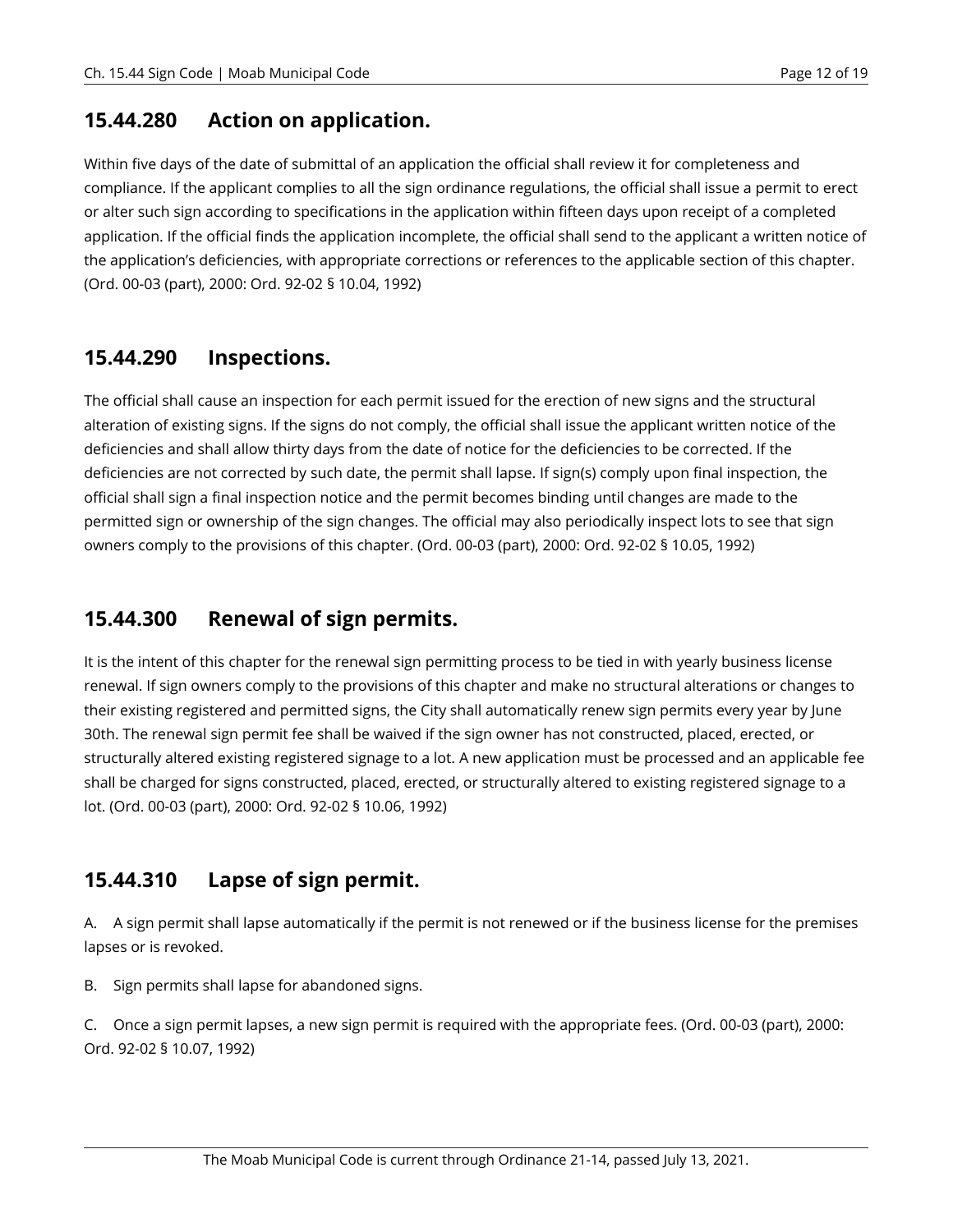#### <span id="page-12-0"></span>**15.44.320 Registration of existing signs.**

A. After the ordinance codified in this chapter is approved, all signs (including previously permitted signs) must be registered with the City by the sign owner within a two-year period.

B. Sign owners that have not received a previous permit for their sign(s) must obtain a sign permit.

C. Existing nonconforming signs that do not comply with this chapter shall be kept on record with the City. (Ord. 00-03 (part), 2000: Ord. 92-02 § 10.08, 1992)

#### <span id="page-12-1"></span>**15.44.330 Nonconforming sign.**

A nonconforming sign may not be moved to a new location, structurally altered, enlarged, or replaced unless it is made to comply with the provisions of this chapter. If a nonconforming sign changes ownership, the sign(s) must comply with the provisions of this chapter within six months of close of purchase. (Ord. 00-03 (part), 2000: Ord. 92-02 § 10.09, 1992)

#### <span id="page-12-2"></span>**15.44.340 Violations.**

A. The following constitute violations of this chapter:

1. The installation, maintenance, operation or alteration of any sign which is not in compliance with the provisions of this chapter or this municipal code.

2. The installation, maintenance, operation, or alteration of any sign in a manner contrary to any plan or permit issued by the City.

3. The installation, operation, maintenance or alteration of any sign requiring a permit without first obtaining a permit or after a permit has been revoked.

4. Failure to remove a sign that is installed, operated, maintained or altered in violation of this chapter or this municipal code.

5. Failure to renew a sign permit upon expiration. (Ord. 00-03 (part), 2000: Ord. 92-02 § 10.10, 1992)

#### <span id="page-12-3"></span>**15.44.350 Notice, enforcement and penalties.**

A. For purposes of enforcement, each day that a sign is maintained or operated in violation of this chapter or this municipal code shall constitute a separate offense, punishable as provided under this section.

B. Prior to any enforcement action, the City code enforcement officer shall issue a written notice of violation to any person, firm or entity owning or operating a sign in violation of this chapter or the provisions of this municipal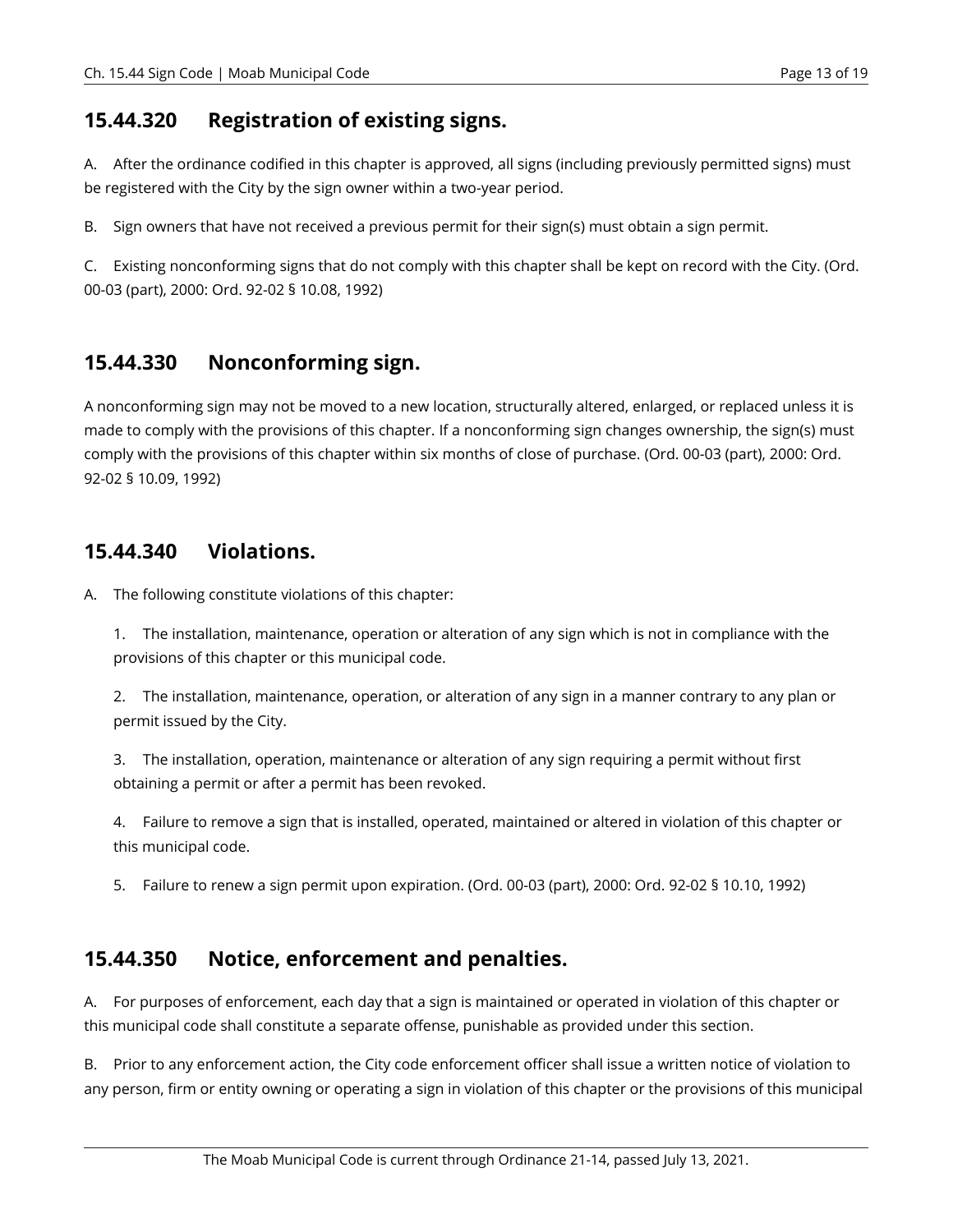code, which notice shall allow the sign owner or operator thirty calendar days in which to correct or abate any violation.

C. Any violation which is not corrected within thirty calendars days of written notice from the City shall be subject, at the option of the City, to administrative, civil and criminal enforcement as provided in this chapter.

D. The City may commence a civil action to enjoin or abate any ongoing or continuing violation of this chapter or this municipal code. In any civil action an injunction may issue upon proof of a violation of this chapter or this municipal code and without further showing of irreparable harm. Violations of this chapter constitute a Class B misdemeanor, as defined under the Utah Code, as amended, and as such, the court may attach a fine up to one thousand dollars for each violation. Additionally, the City is entitled to recover its reasonable attorney fees and court costs in any civil action where a violation is established.

E. In addition to all other remedies for violations, any business that fails or refuses to abate or correct any sign violation under this chapter or this municipal code following the issuance of a written notice of violation shall be subject to a business license revocation, as provided under Chapter [5.04](https://moab.municipal.codes/Code/5.04) of this municipal code.

F. City code enforcement personnel shall have no authority to issue or renew a sign permit for a sign which is not in conformity with the provisions of this chapter or this municipal code. The official may suspend or revoke a permit issued under the provisions of this chapter if it is discovered that the permit was issued in error as a result of incorrect, incomplete, or inaccurate information supplied by the applicant or its agent, or where the permit is otherwise found to have been wrongfully issued as a result of misrepresentation by the permittee. A permit issued in violation of law or under a mistake of fact made by the permittee shall not confer any vested property right upon the applicant. Prior to revocation under this section, the official shall deliver written notice to the applicant explaining the basis for the revocation.

G. Upon final inspection by code enforcement personnel, the issued permit is binding until such time changes are made to the permitted sign or ownership of the sign changes. (Ord. 00-03 (part), 2000: Ord. 92-02 § 10.11, 1992)

# <span id="page-13-0"></span>**15.44.360 Unsafe, illegal and nonmaintained signs.**

The official shall issue written notice of violation to the sign owner found in violation of this code or any sign found unsafe, illegal or not maintained. (Ord. 00-03 (part), 2000: Ord. 92-02 § 10.12, 1992)

# <span id="page-13-1"></span>**15.44.370 Removal of signs.**

If any unsafe sign is not repaired or made safe within five days after giving such written notice, the official shall remove the sign. If any sign is found in violation of this code, illegal, or not maintained and is not made conforming to this code within thirty days after given written notice, the official may remove such sign(s). The sign owner shall pay the City within thirty days after written notice the cost incurred to remove such sign(s). (Ord. 00-03 (part), 2000: Ord. 92-02 § 10.13, 1992)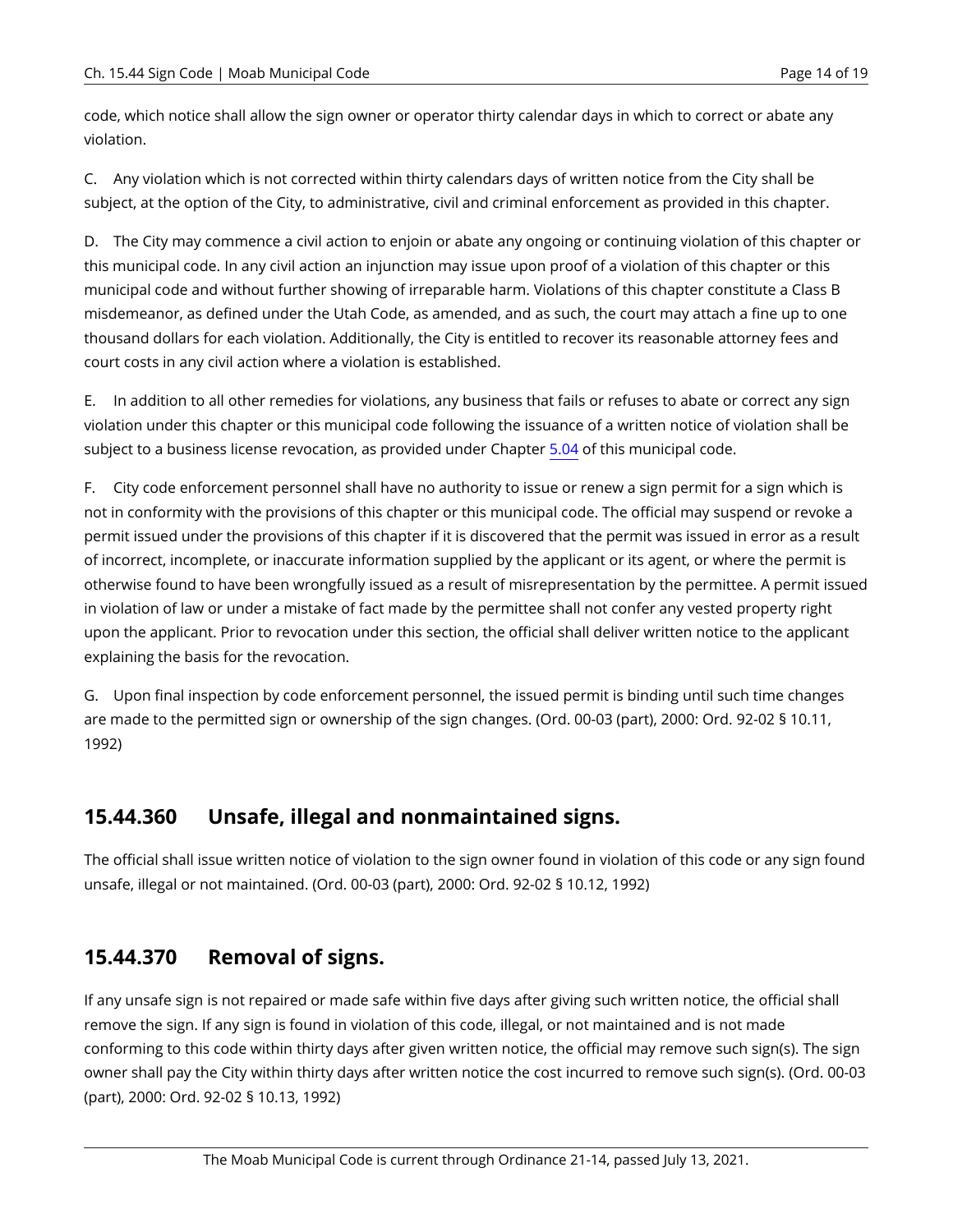### <span id="page-14-0"></span>**15.44.380 Right of appeal/variance.**

A. Any person who is issued a written notice of violation, or any person who is denied a sign permit, or who objects to the conditions attached to a sign permit, or any interpretation of this chapter or this municipal code by the code enforcement officer may appeal that decision or seek a variance before the appeal authority by filing a written notice of application within thirty calendar days of any adverse decision, notice or order. Failure to appeal or apply for a variance within the time provided shall render the decision final and result in waiver of any further rights to contest or review the decision.

1. Hearings before the appeal authority shall be conducted informally. The appeal authority shall be empowered to hear all relevant testimony and review all documents and items of physical evidence in reaching its decision. The appeal authority in Utah has jurisdiction only in variances for minor departures from the regulation. Persons seeking a variance are entitled to see the By-Laws of the Appeal Authority, Land Use Development and Management Act, Title [10](https://moab.municipal.codes/Code/10), Chapter 9, Cities and Towns, which outlines procedures for a variance.

2. The appeal authority's authority to render decisions is limited to the following:

a. Appeals of staff decisions concerning the application or interpretation of this chapter or this municipal code to a sign permit, permit application or written notice of violation.

b. Variances to the strict application of this chapter or this municipal code where an applicant can show extreme or unreasonable hardship, special circumstances due to site constraints or surrounding land uses, or where a variance is essential to the enjoyment of a substantial property right associated with the parcel.

c. The applicant bears the burden of proof in showing an error of interpretation of this code by the staff, and in showing entitlement to a variance. Variances shall be permitted only where consistent with the spirit of this municipal code. A variance cannot substantially affect the General Plan nor be contrary to public interest. In no case shall the appeal authority issue a variance resulting in the expansion in scope of a nonconforming use.

3. The appeal authority may attach conditions to any variance to mitigate the harmful effects of the variance, address concerns of neighboring property owners or otherwise promote the policies contained in this chapter and this municipal code. A sign variance shall run with the property to which it attaches for so long as the sign shall remain in use. An interruption in use for a period of six consecutive months or more shall result in the lapse of the variance.

4. The appeal authority shall have thirty calendar days to hear and render their binding decision. The decision of the appeal authority can be contested and/or appealed only through the judicial system per Utah State Law. (Ord. 10-06, 2010; Ord. 00-03 (part), 2000: Ord. 92-02 § 11, 1992)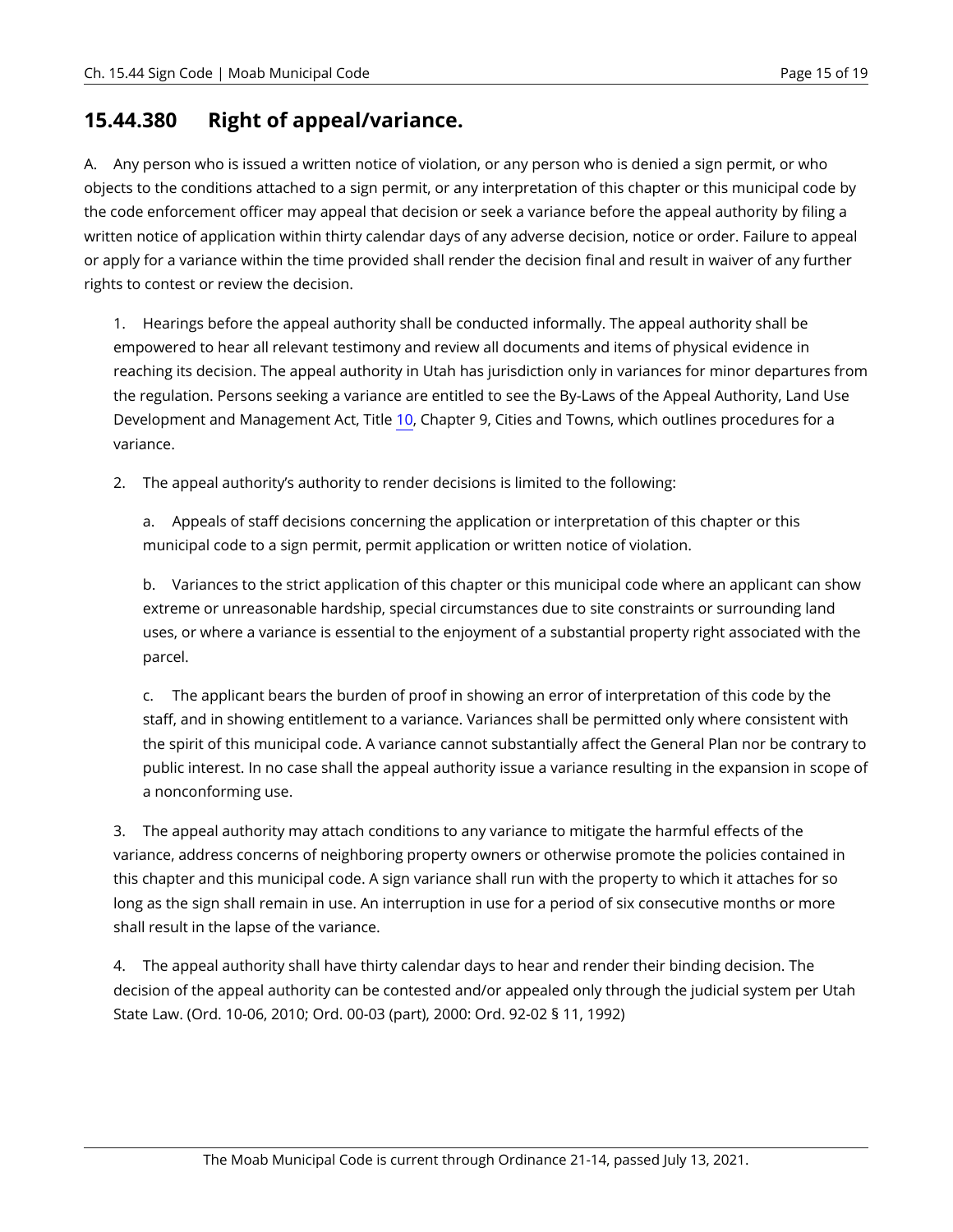### <span id="page-15-0"></span>**15.44.390 Definitions.**

#### A. *General Definitions.*

1. "Alteration" means a change or rearrangement in the structural part of design whether by extending on a side, by increasing in area or height, or by relocating or change in position. Alterations shall include changes to all support and frame members including panels. Alterations shall not be interpreted to include changing outdoor bulletin or other similar signs which are designed to accommodate changeable copy.

2. *Building, Front Line of.* "Front line of building" means the line of that face of the building or structure nearest the front line of the lot. This face includes sun parlors, bay windows, covered and/or uncovered porches whether enclosed or unenclosed, but does not include uncovered steps less than four feet above grade and eaves overhanging less than two feet.

3. "Clear view area" means a triangular area formed by the intersection of lines extended from the front facet of the curb and a line connecting them at points twenty-five feet from the intersection of the lines.

4. "Frontage" means the distance for which a lot line of a zone lot adjoins a public street, from one lot line intersecting such street to the furthest distant lot line intersecting the same street.

5. "Illegal sign" means any sign erected or altered after the effective date of the ordinance codified in this chapter governing signs from which this chapter was derived, not complying with the provisions thereof, unless such provision was expressly waived or granted a variance, is an illegal sign.

6. "Lot" means any piece or parcel of land, the boundaries of which have been established by some legal instrument of record, that is recognized and intended as a unit for the purpose of transfer of ownership.

7. "Nonconforming sign or sign structure" means a sign or sign structure or portion thereof lawfully existing at the time of its construction which does not conform to all height, area, yard spacing, animation, lighting or other regulations prescribed in the zone in which it is located.

8. "Official" means the City's designated official to enforce this chapter.

9. "Shopping center" means any group of three or more businesses on one lot of record.

10. "Sign" means any device, fixture, placard or structure that uses any color, form, graphic, illumination, symbol or writing to advertise, announce the purpose of, or identify the purpose of a person or entity, or to communicate information of any kind to the public.

11. "Sign face" means one continuous surface with no visual breaks separated from any other sign face by at least six inches.

12. "Sign owner" means the owner, user, property owner, applicant or person having charge or control of a sign.

13. "Sign setback" means the minimum distance that any portion of a sign or sign structure shall be from any street right-of-way line.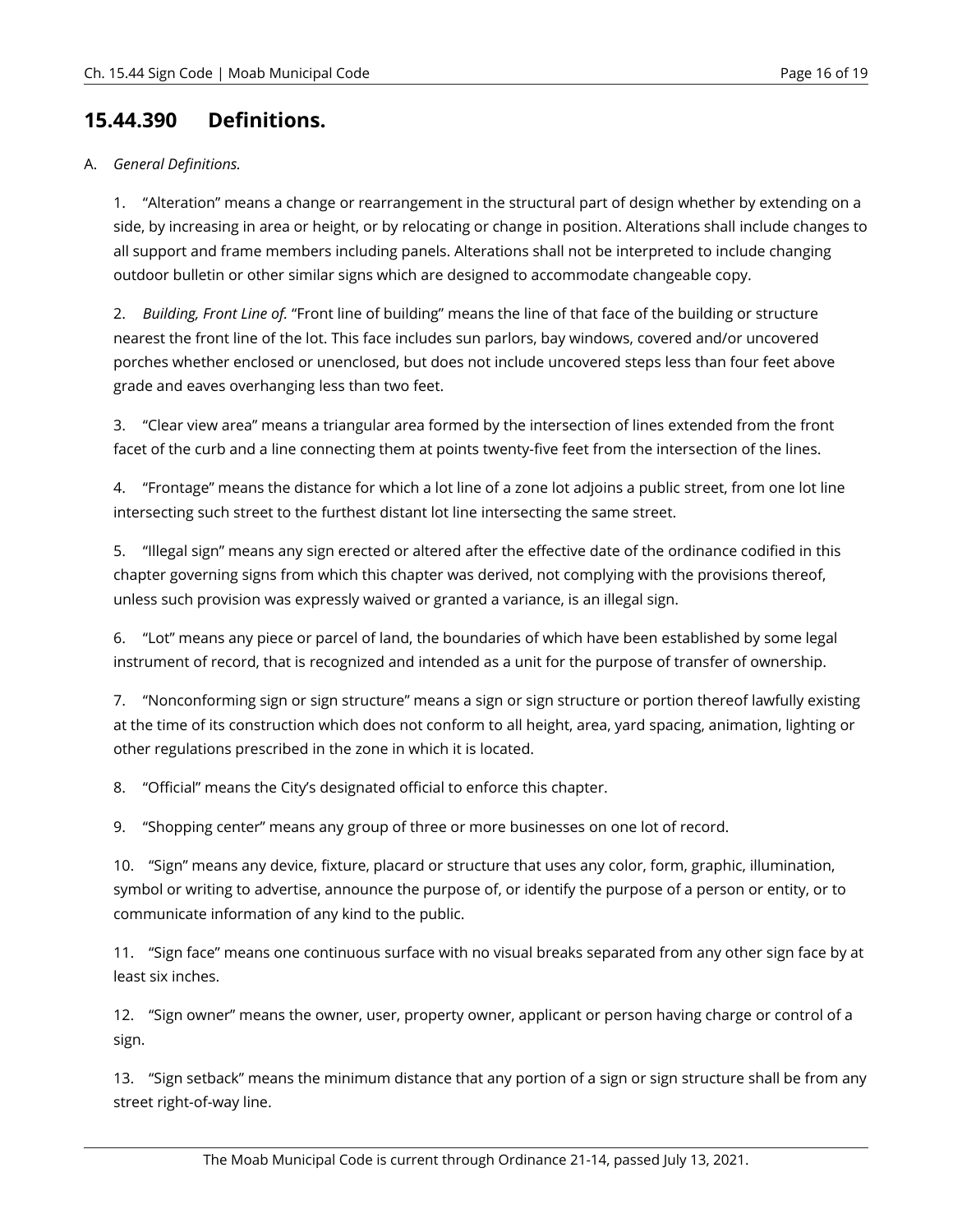14. "Sign structure" means anything constructed or erected supporting a sign which requires locations on or below the ground or attached to something having locations on or below ground.

B. The following are individual sign definitions which are specific types of signs included within the general definitions above.

1. "Animated sign" means a sign which involves motion or rotation of any part, created by artificial means, or which displays flashing, revolving or intermittent lights, including EVMS or other electric, electronic or computer changeable signs, including time and temperature signs.

2. "Balloon sign" means advertisement supported by a balloon anchored to the premises where the advertised use is conducted, product or commodity sold, service performed, or business name is located.

3. "Banner sign" means any sign of lightweight fabric or similar material. National, state or municipal flags are not considered banners.

4. "Beacon" means any light with one or more beams directed into the atmosphere or directed at one or more points not on the same zone lot as the light source; also, any light with one or more beams that rotates or moves.

5. "Changeable copy sign" means a sign, or portion thereof, on which copy is changed manually in the field; e.g., readerboards with changeable letters.

6. "Construction sign" means a sign identifying an existing or proposed development project which may contain the name of the project, name and address of construction firms, architects, engineers, developers, etc.

7. "Electronic variable message sign (EVMS)" means a sign using electronics to display copy or graphics with changeable message where the lettering is made up of lights or matrix elements.

8. "Flag" means any fabric, banner or bunting containing distinctive colors, patterns, or symbols, used as a symbol of a government, political subdivision or other entity.

9. "Flashing sign" means a sign which has or appears to have motion or rotation of the lighting elements, or displays flashing or intermittent light including EVMS and time and temperature signs.

10. "Freestanding sign" means a permanent sign supported by structures or supports that are placed on, or anchored in, the ground and that are independent from any building or other structure.

11. "Illuminated sign" means a sign in which a source of light is used in order to make the message readable. This definition shall include internally and externally lighted signs.

12. "Monument sign" means a sign less than six feet in height above the curb. It is to be flush to the ground or a gap less than twelve inches from the ground permanently affixed, and is to be incorporated into the landscape or architectural design scheme and has to display the name of the building, occupants and/or business.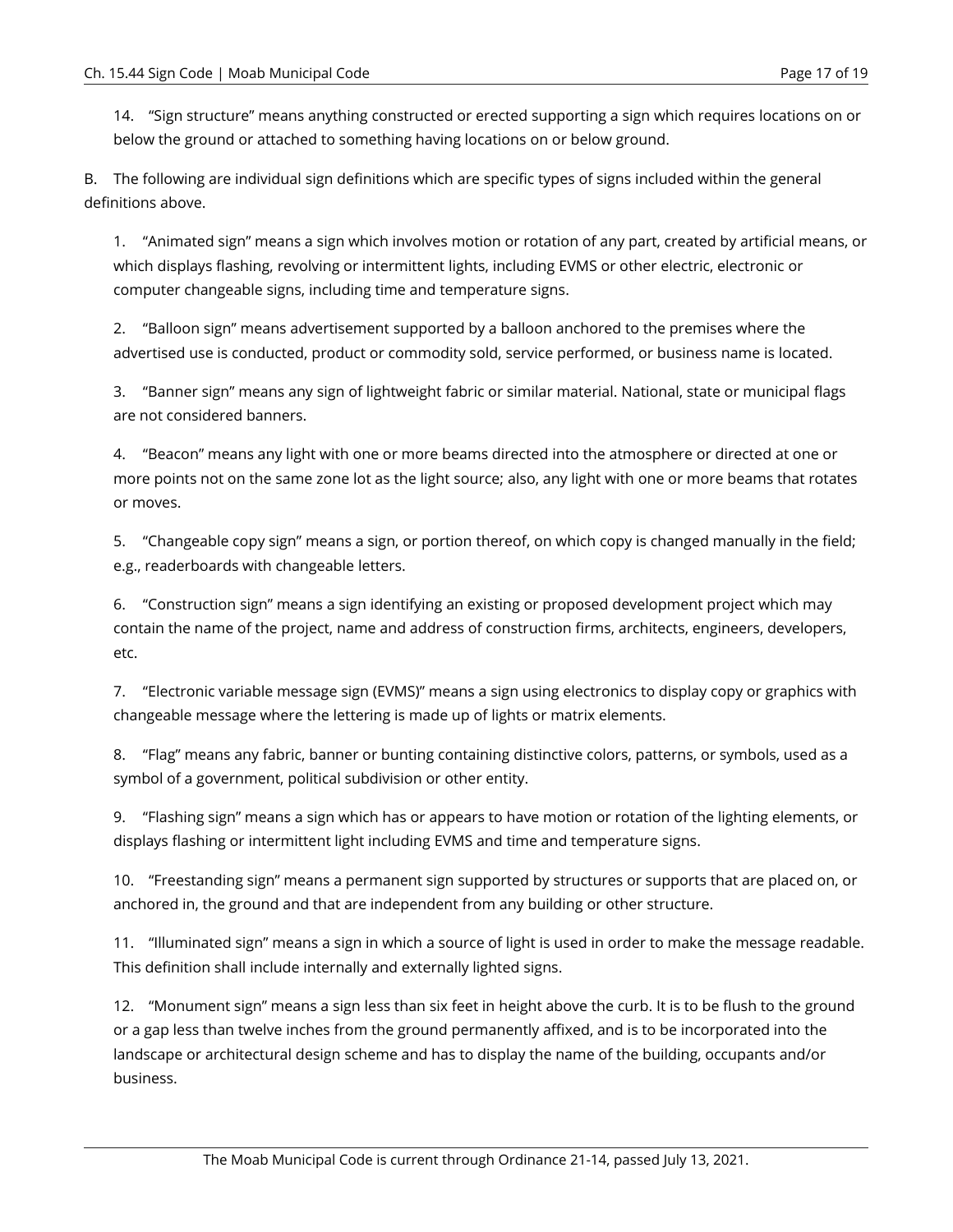13. "Name plate" means a sign indicating the name and/or address of a person legally occupying the premises.

14. "Off-premises sign" means an advertising sign which directs attention to a use, product, commodity or service not related to the premises on which the sign is located.

15. "On-premises sign" means a sign directing attention to a use conducted, product, commodity sold, service performed or business name upon the premises on which it is located.

16. "Pennant sign" means any lightweight plastic, fabric or other material, whether or not containing a message of any kind, suspended from a rope, wire or string, usually in series, designated to move in the wind.

17. "Portable sign" means a sign not permanently attached to the ground or other permanent structure, or a sign designed to be transported, including, but not limited to, signs designed to be transported by means of wheels, signs converted to sidewalk signs, balloons used as signs and umbrellas used for advertising.

18. "Projecting sign" means a sign which is affixed to an exterior wall or building or structure solely supported by and projecting away from the building.

19. "Property sign" means a sign related to the property upon which it is located and offering such information as address, name of occupancy for residential uses, sale or lease of the property, warning against trespassing, any hazard, or other danger on the property.

20. "Proposed development sign" means a sign announcing intent to construct a new development project.

21. "Real time video" or "video players" means projection of real time video footage, or any video footage, to an LED or any other display screen.

22. "Roof sign" means a sign which is erected partly or wholly on the roof of the building. This includes any sign mounted to a building which extends above the highest portion of the roof structure. Notwithstanding the foregoing, a sign structure having main supports embedded in the ground shall not be considered to be a roof sign even if the sign's supports pass through a roof, canopy, or parapet of a building.

23. "Suspended sign" means a sign that is suspended from the underside of a horizontal plane surface and is supported by such surface.

24. "Temporary sign" means any sign, banner, pennant, valance or advertising display constructed of paper, cloth, canvas, light fabric, cardboard, wallboard or other light materials, with or without frames, intended to be displayed outdoors for a limited period of time.

25. "Wall sign" means a sign that is either painted on a wall or its facing; or a sign which is affixed to an extension wall or building or structure and which does not project more than eighteen inches from the building or structure wall.

26. "Window sign" means any sign, picture, symbol or combination thereof, designed to communicate information about an activity, business, commodity, event, sale or service, that is placed inside a window or